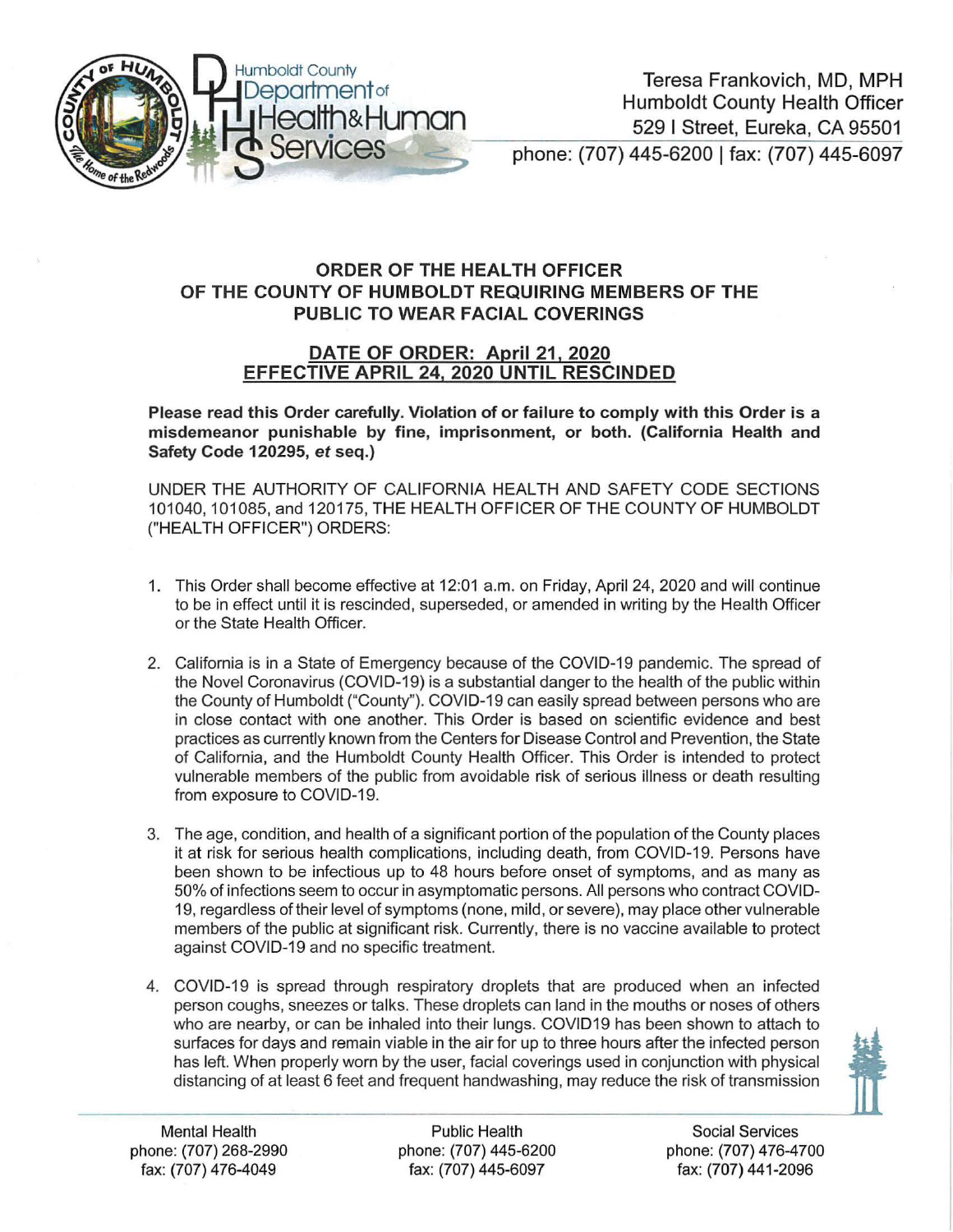of this virus by limiting the spread of these droplets. Even a small reduction in community transmission could make a major difference to the demand on the healthcare system.

- 5. This Order also is issued in light of the existence of 52 cases of COVID-19 in the County as of April 21, 2020.
- 6. The Health Officer has determined that this Order, and its prior Orders, were and are necessary because cases of COVID-19 have been confirmed throughout Humboldt County. COVID-19 is highly contagious and has a propensity to spread in various ways including, but not limited to, by attaching to surfaces or remaining in the air, resulting in physical damage and/or physical loss.
- 7. This Order is issued in accordance with, and incorporates by reference, the Health Officer Shelter in Place Order issued on March 30, 2020; the California Department of Public Health Face Covering Guidance issued on April 1, 2020; and the Health Officer Recommendation on Face Coverings issued on April 3, 2020.
- 8. All persons shall wear facial coverings before they enter any indoor facility besides their residence, any enclosed open space, or while outdoors when the person is unable to maintain a six-foot distance from another person at all times.
- 9. This Order does not apply when the person is driving alone or with members of their households, unless the windows in the vehicle are lowered to interact with first responders, food service workers, or other persons who are not members of their households. Persons should refrain from purchasing medical-grade masks, such as surgical masks and N95 respirators; those are critical supplies that must continue to be reserved for healthcare workers and other medical first responders coming into contact with infected persons.
- 10. Facial coverings mean any fabric or cloth that covers the mouth and nose without holes. The facial covering can be made using household items (including scarves, bandanas, tshirts, sweatshirts, towels, turtlenecks, or other fabric), can be sewn by hand, or factorymade. Note that any mask that incorporates a one-way valve (typically a raised plastic cylinder about the size of a quarter on the front or side of the mask) that is designed to facilitate easy exhaling is not a Face Covering under this Order and is not to be used to comply with this Order's requirements. Valves of that type permit droplet release from the mask, putting others at risk. Further guidance on facial coverings could be found here:
	- https://www.cdc.gov/coronavirus/2019-ncov/prevent-getting-sick/diy-cloth-facecoverings.html
	- https://www.cdph.ca.gov/Programs/CID/DCDC/Pages/Face-Coverings-Guidance.aspx
- 11 . Facial coverings should not be placed on children under age 2 or on anyone who has trouble breathing or is unconscious, incapacitated, or otherwise unable to remove the facial coverings without assistance.
- 12. Facial coverings are meant to protect the public from the user in case the user is infected and not yet displaying symptoms. Facial coverings are not a substitute for social distancing.